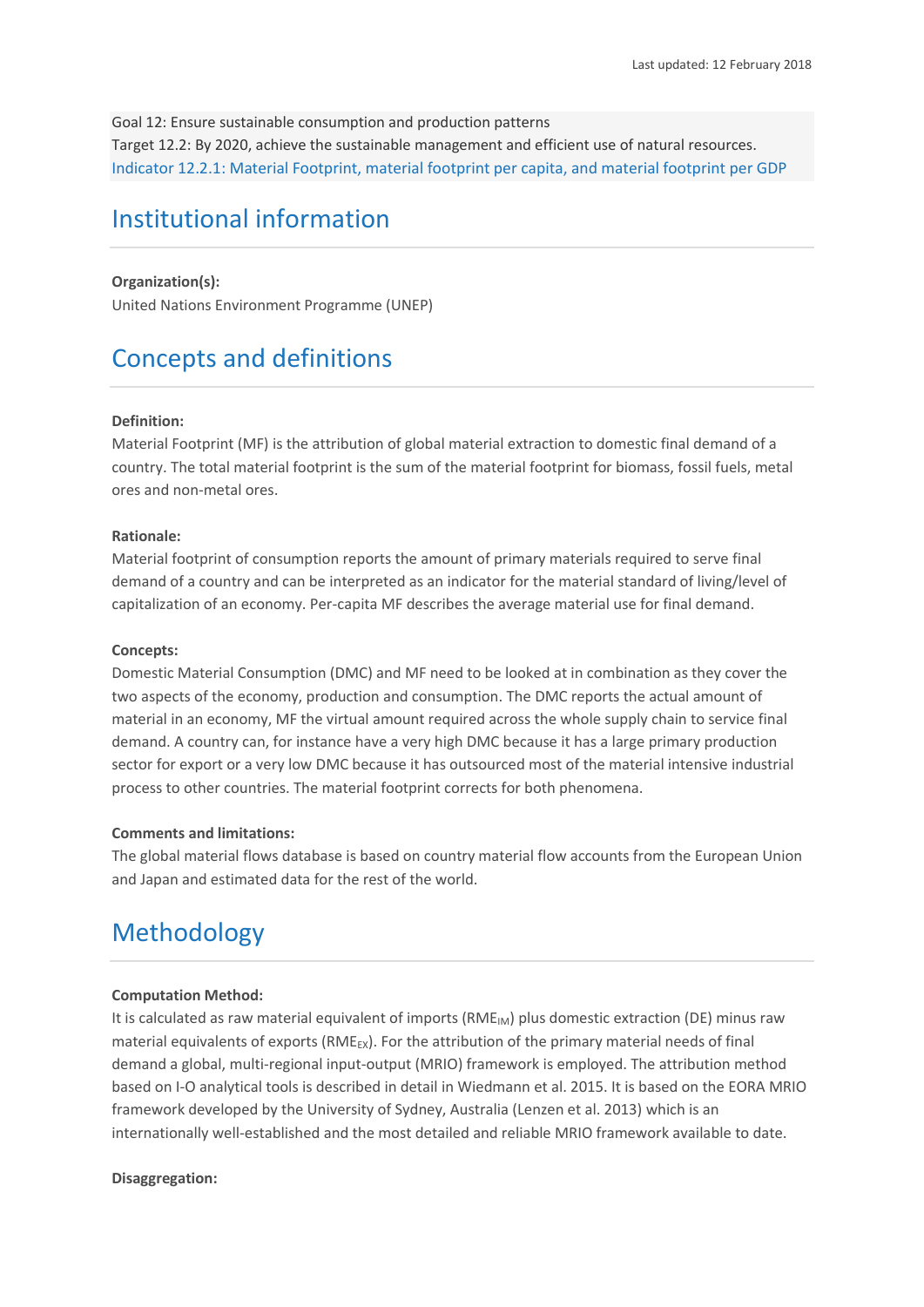The MF indicator can be disaggregated to four main material categories, a varying number of economic sectors whose expenditure require materials and to three domestic final demand sectors (household consumption, government consumption and capital investment) and foreign final demand (i.e. exports).

### **Treatment of missing values:**

#### • At country level

A zero is imputed when no positive real value was officially recorded, in the base data sets used, for any of the underlying components which make up this aggregated total. Thus "0.0" can represent either NA, or a genuine 0.0, or (crucially) a combination of both, which is a common situation. This allows for values to be easily aggregated into further aggregations; however, it should be thus noted that due to imputing missing values as '0.0', the aggregations may represent a lower value than actual situation.

### • At regional and global levels

Similarly, missing values are imputed as zero in the regional and global aggregations. However, in the case where no data is available at all for a particular country then the per capita and per GDP estimates are weighted averages of the available data.

#### **Regional aggregates:**

See: http://uneplive.unep.org/media/docs/graphs/aggregation\_methods.pdf

**Sources of discrepancies:**

### Data Sources

#### **Description:**

The global material flows database is based on country material flow accounts from the European Union and Japan and estimated data for the rest of the world. Estimated data is produced on the bases of data available from different national or international datasets in the domain of agriculture, forestry, fisheries, mining and energy statistics. International statistical sources for DMC and MF include the IEA, USGS, FAO and COMTRADE databases.

### **Collection process:**

The IRP Global Material Flows and Resource Productivity working group compiles the data from countries and from other sources.

# Data Availability

#### **Description:**

The data covers more than 170 countries.